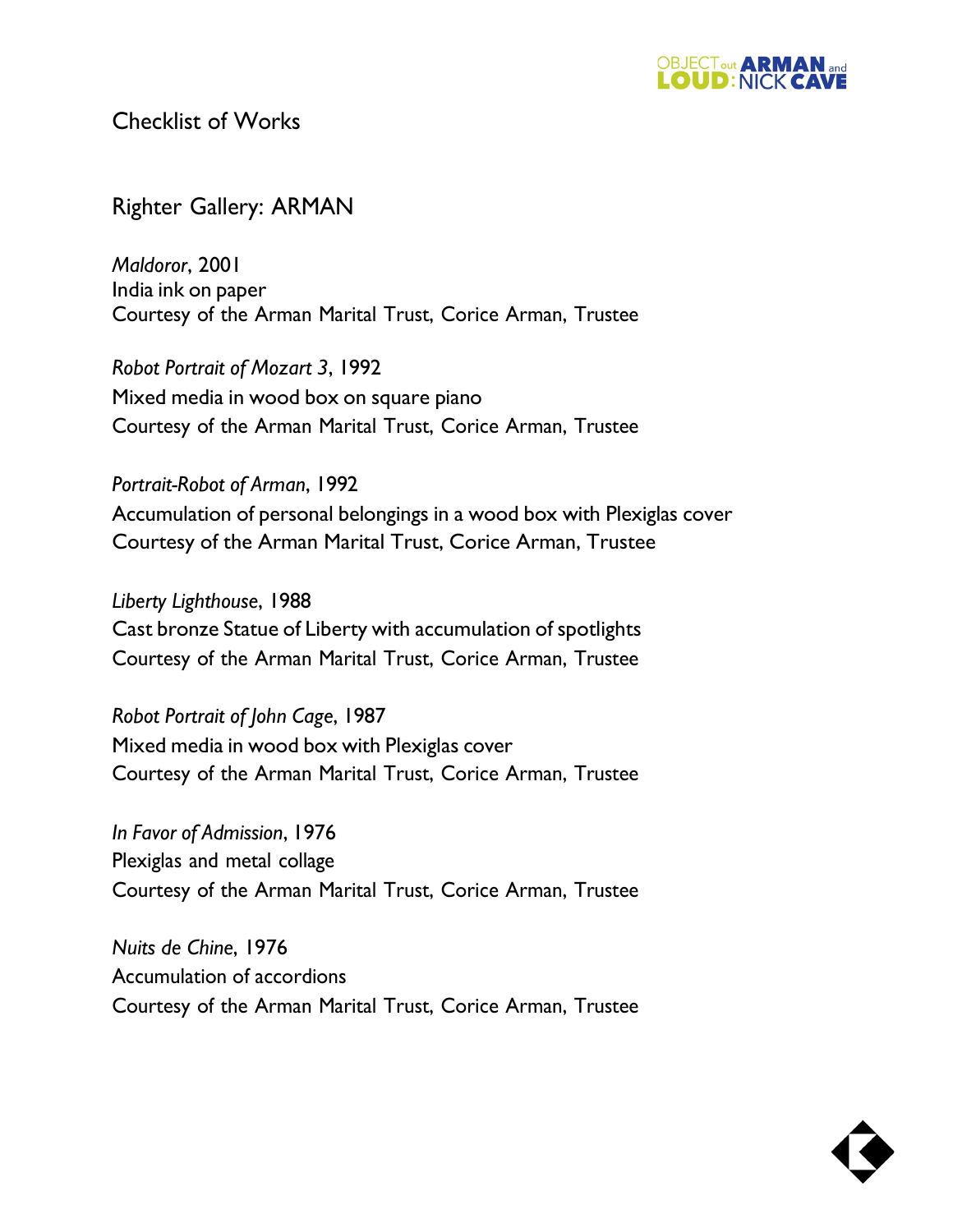*Big Parade*, 1976 Accumulation of welded trombones Courtesy of the Arman Marital Trust, Corice Arman, Trustee

*Conscious Vandalism*, 1975 Film transferred to video Archival C-prints Courtesy of the Arman Marital Trust, Corice Arman, Trustee

*Portrait-Robot de Corice*, 1973 Various personal items, including ten pairs of shoes and ten pairs of glasses Courtesy of the Arman Marital Trust, Corice Arman, Trustee

*Christo's Refuse*, 1973 Accumulation of studio refuse in Plexiglas box Courtesy of the Arman Marital Trust, Corice Arman, Trustee

*Demi-Cuivres*, 1973 Sliced trumpets partially embedded in concrete inside wood box Courtesy of the Arman Marital Trust, Corice Arman, Trustee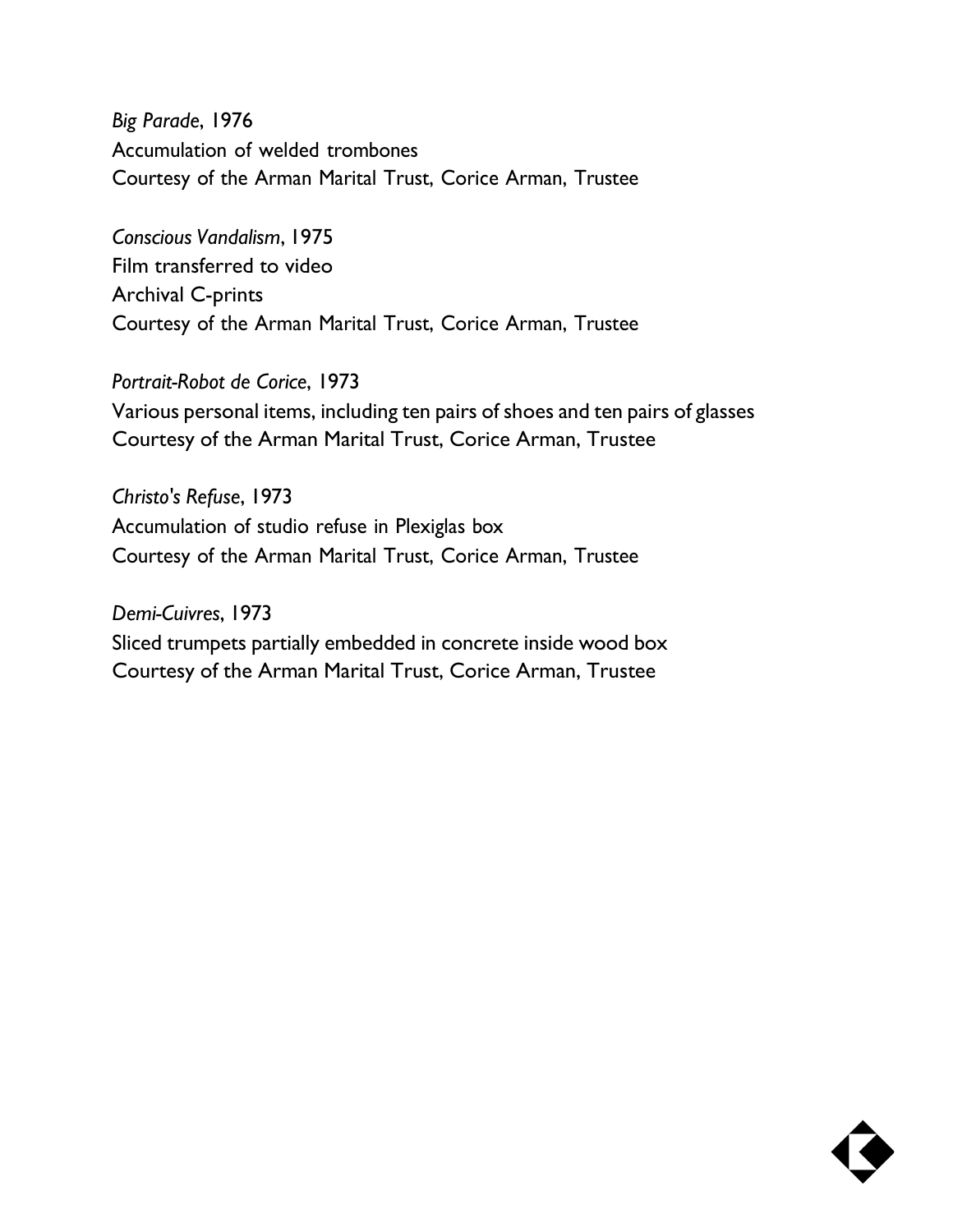

## Beitzel Gallery: NICK CAVE

*Hustle Coat*, 2017 Mixed media including a trench coat, cast bronze hand, metal, costume jewelry, watches, and chains Courtesy of the artist and Jack Shainman Gallery, New York

*Soundsuit*, 2016 Mixed media including a large toy horse, toys, gloves, wire, metal, and a mannequin Courtesy of the artist and Jack Shainman Gallery, New York

*Up Right: Detroit*, 2015 Film by The Right Brothers Digital video with sound 20 minutes, 16 seconds Commissioned by Cranbrook Art Museum and created in collaboration with The Ruth Ellis Center, Detroit

*Untitled*, 2015 Single-color lithograph, dusted with photostatic toner Edition of 45 Courtesy of the artist and Tamarind Institute, University of New Mexico

*Amalgam* (brown), 2015 Four-color lithograph, edition of 95 Courtesy of the artist and Jack Shainman Gallery, New York From the collection of Sara and Joshua Slocum

*Right Right*, 2014 Mixed media including vintage indoor badminton set, metal chain and letters, and wooden hand Courtesy of the artist and Jack Shainman Gallery, New York

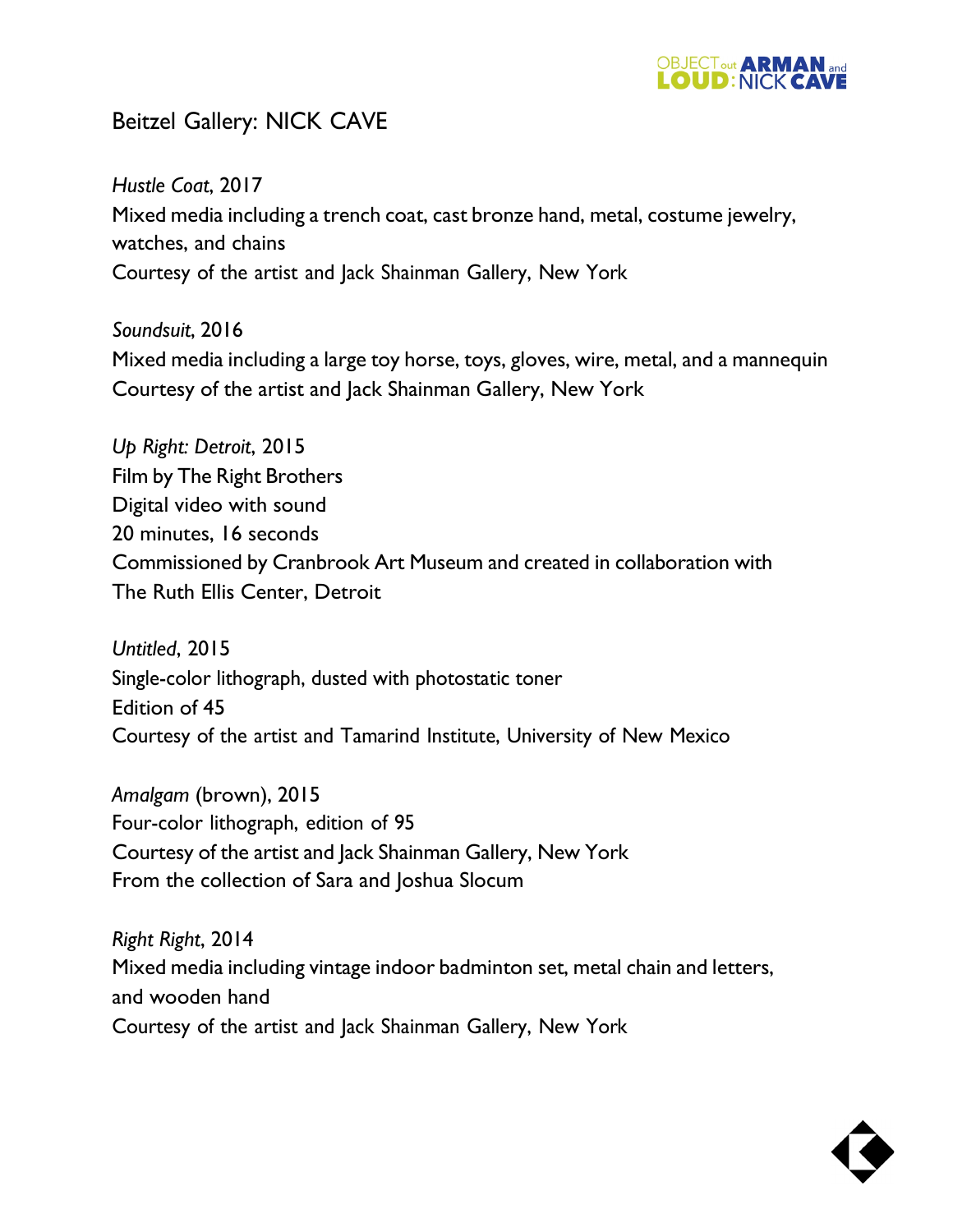*Soundsuit*, 2013 Mixed media including fabric, crochet blanket, doilies, sequins, and a mannequin Courtesy of the artist and Jack Shainman Gallery, New York From the collection of Sara and Joshua Slocum

*Rescue*, 2013

Mixed media including ceramic birds, metal flowers, ceramic mixed-breed dog, and antique cobbler bench Courtesy of the artist and Jack Shainman Gallery, New York

*Wall Relief*, 2012 Mixed media including ceramic birds and metal flowers with patchwork quilt Courtesy of the artist and Jack Shainman Gallery, New York

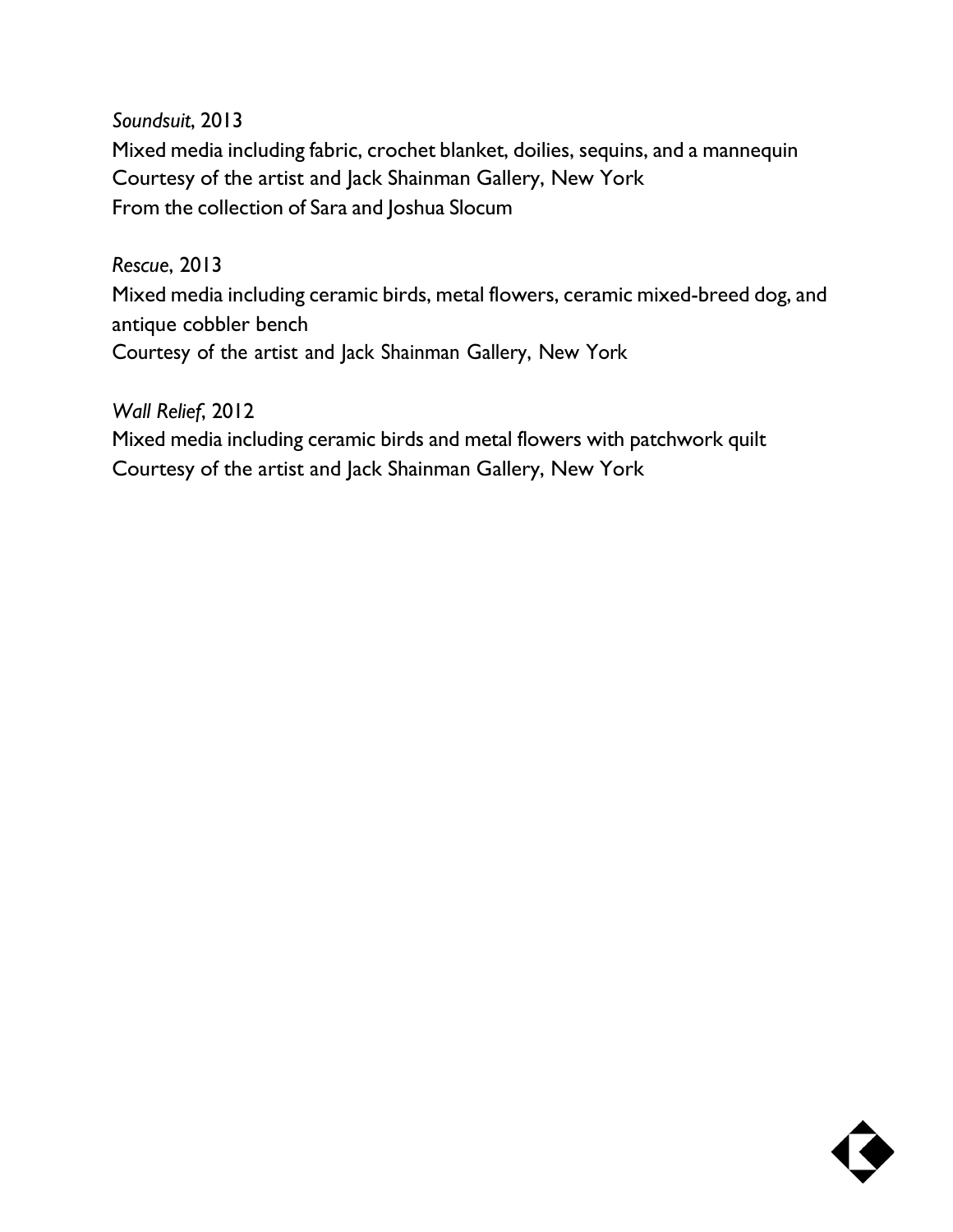

## **Biographies**

NICK CAVE is an artist, educator and foremost a messenger, working between the visual and performing arts through a wide range of mediums including sculpture, installation, video, sound and performance. In a 2013 feature in *Interview* Magazine, Cave said of his project HEARD•NY, a large scale performance in Grand Central Terminal organized by Creative Time, "I was really thinking of getting us back to this dream state, this place where we imagine and think about now and how we exist and function in the world. With the state of affairs on the world, I think we tend not to take the time out to create that dream space in our heads." This is relevant to his practice as a whole.

Cave recently opened a massive immersive installation *Until* at MASS MoCA, October 15, 2016 - August 2017, and had a solo exhibition *Here Hear* on view at the Cranbrook Art Museum (2015). Other solo exhibitions include St. Louis Art Museum (2014-2015), the Institute of Contemporary Art/Boston (2014) and the Denver Art Museum (2013). Public collections include the Brooklyn Museum; Crystal Bridges; the Detroit Institute of Arts; the High Museum; the Hirshhorn Museum and Sculpture Garden; the Norton Museum of Art; the Museum of Modern Art, New York; the Birmingham Museum of Art; the De Young Museum; the Museum of Fine Arts, Boston; the Museum of Fine Arts, Houston; the Orlando Museum of Art; the Smithsonian Institution; and the San Francisco Museum of Modern Art, among others.

Cave has received several prestigious awards including the Americans for the Arts 2014 Public Art Network Year in Review Award (2014) in recognition of his Grand Central Terminal performance Heard - NY, Joan Mitchell Foundation Award (2008), Artadia Award (2006), the Joyce Award (2006), Creative Capital Grants (2002, 2004 and 2005), and the Louis Comfort Tiffany Foundation Award (2001). Cave received his MFA at the Cranbrook Academy of Art, and is Professor and Chairman of the Fashion Department at the School of the Art Institute of Chicago.

Nick Cave has been represented by Jack Shainman Gallery since 2006 when he had a show entitled *Soundsuits*. Other solo exhibitions at the gallery include *Recent Soundsuits* (2009), *Ever-After* (2011) and a two-part exhibition *Made by Whites for Whites* and *Rescue* (2014).

Born in Nice in 1928, **ARMAN**[d] Pierre Fernandez showed a precocious talent for painting and drawing as a child. Inspired by Vincent van Gogh, he signed his early work with his first name only; he retained a printer's 1958 misspelling of his name for the rest of his career. The son of an antiques dealer and amateur cellist, the artist absorbed an intense appreciation for music, the art of collecting and the cultivation of discriminating taste from an early age. After studying at the Ecole Nationale des Arts Décoratifs in Nice, Arman decamped to Paris to study art history at the Ecole du Louvre. His work in these early years focused on abstract paintings inspired by the work of Nicolas de Staël. An avid reader, Arman sought inspiration through books and art reviews, as well as during frequent road trips throughout Europe with artist friends from Nice, Claude Pascale and Yves Klein.

Arman is most associated with the Nouveau Réalisme (New Realism) movement that emerged in 1960, and which represented France's response to the trend of Pop art that was sweeping Europe and the United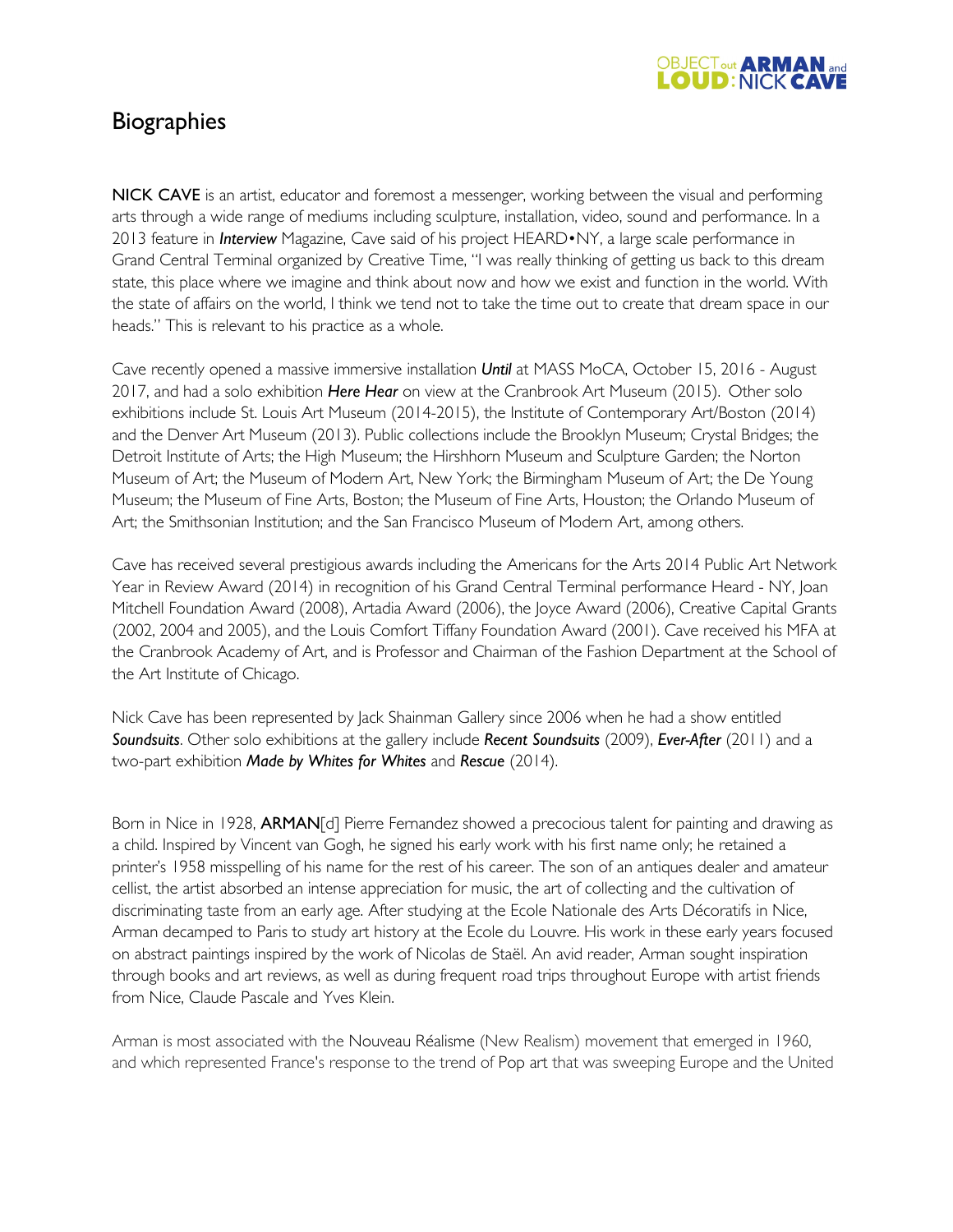States. Arman first emerged as an abstract painter, but soon rejected the style and began making sculpture. Arman's most notable work was preoccupied with the consequences of mass production: his a*ccumulations*  often reflected on the identical character of amassed objects; his *Poubelles*, or "trash cans," considered waste and discarded material; and his *Coleres*, or "rages," expressed an active refusal of excess that dominates everyday life. At his best, Arman delivered a powerful and chilling rejection of modernization and the culture of mass consumption. Later, he developed an aesthetic based on the act of destruction and commemorating the obliteration of objects.

Arman has been a subject of major national and internatioal solo exhibitions worldwide that include Fondazione Terzo Pilastro, Rome (2017); Galerie Templon, Paris (2016); Paul Kasmin Gallery, New York (2013); Centre Pompidou, Paris (2011); Helly Nahmad Gallery, New York (2008); Marlborough Gallery, New York (2006); Museum of Fine Arts, Houston (1991); John Gibson Gallery, New York (1975); and Iris Clert Gallery, Paris (1960). Public collections in the U.S.A. include the Metropolitan Museum of Art, New York; Museum of Modern Art, New York; The Detroit Institute of Arts, Detroit, Michigan; Walker Art Center, Minneapolis, Minnesota; Fine Arts Museums of San Francisco, California; Hirshhorn Museum and Sculpture Garden, Washington, D.C; Harvard Art Museum, Cambridge, Massachusetts; Allen Art Museum, Oberlin College, Ohio; among many others.